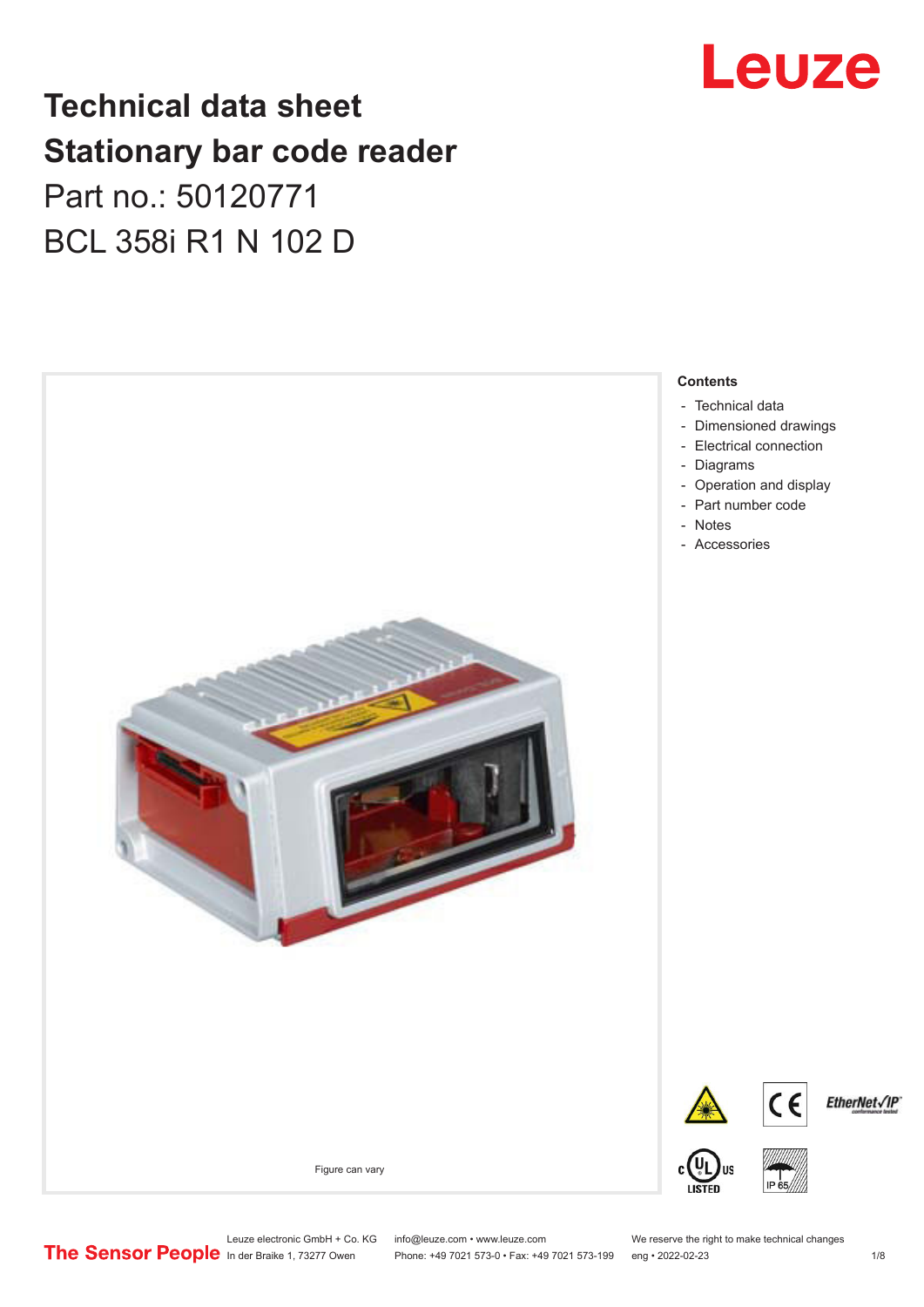### <span id="page-1-0"></span>**Technical data**

#### **Basic data**

| Dasiy yata                                                        |                                                                                                                                                                                           |  |
|-------------------------------------------------------------------|-------------------------------------------------------------------------------------------------------------------------------------------------------------------------------------------|--|
| <b>Series</b>                                                     | <b>BCL 300i</b>                                                                                                                                                                           |  |
| <b>Functions</b>                                                  |                                                                                                                                                                                           |  |
| <b>Functions</b>                                                  | Alignment mode<br>AutoConfig<br>AutoControl<br>AutoReflAct<br>Code fragment technology<br><b>LED</b> indicator<br>Reference code comparison                                               |  |
| <b>Characteristic parameters</b>                                  |                                                                                                                                                                                           |  |
| <b>MTTF</b>                                                       | 110 years                                                                                                                                                                                 |  |
| <b>Read data</b>                                                  |                                                                                                                                                                                           |  |
| Code types, readable                                              | 2/5 Interleaved<br>Codabar<br>Code 128<br>Code 39<br>Code 93<br><b>EAN 8/13</b><br>GS1 Databar Expanded<br><b>GS1 Databar Limited</b><br><b>GS1 Databar Omnidirectional</b><br><b>UPC</b> |  |
| Scanning rate, typical                                            | $1,000$ scans/s                                                                                                                                                                           |  |
| Bar codes per reading gate, max.<br>number<br><b>Optical data</b> | 64 Piece(s)                                                                                                                                                                               |  |
| <b>Reading distance</b>                                           | 50  160 mm                                                                                                                                                                                |  |
| <b>Light source</b>                                               | Laser, Red                                                                                                                                                                                |  |
| Wavelength                                                        | 655 nm                                                                                                                                                                                    |  |
| Laser class                                                       | 1, IEC/EN 60825-1:2014                                                                                                                                                                    |  |
| <b>Transmitted-signal shape</b>                                   | Continuous                                                                                                                                                                                |  |
| Usable opening angle (reading field<br>opening)                   | 60°                                                                                                                                                                                       |  |
| <b>Modulus size</b>                                               | $0.1270.2$ mm                                                                                                                                                                             |  |
| <b>Reading method</b>                                             | Raster scanner                                                                                                                                                                            |  |
| <b>Beam deflection</b>                                            | Via rotating polygon wheel                                                                                                                                                                |  |
| Light beam exit                                                   | Front                                                                                                                                                                                     |  |
| Raster (number of lines)                                          | 8 Piece(s)                                                                                                                                                                                |  |
| Scanning field at scanner distance of<br>100 mm                   | 17 mm                                                                                                                                                                                     |  |
| Scanning field at scanner distance of<br>200 mm                   | 27 mm                                                                                                                                                                                     |  |
| Scanning field at scanner distance of<br>300 mm                   | 38 mm                                                                                                                                                                                     |  |

#### **Electrical data**

**400 mm**

**Protective circuit** Polarity reversal protection

**Performance data Supply voltage U<sub>B</sub> Power consumption, max.** 4.5 W

**Scanning field at scanner distance of**  48 mm

18 ... 30 V, DC

| Inputs/outputs selectable                      |                                                                                               |  |  |
|------------------------------------------------|-----------------------------------------------------------------------------------------------|--|--|
| Output current, max.                           | 60 mA                                                                                         |  |  |
| Number of inputs/outputs selectable 2 Piece(s) | 8 mA                                                                                          |  |  |
| Input current, max.                            |                                                                                               |  |  |
| <b>Interface</b>                               |                                                                                               |  |  |
| Type                                           | EtherNet IP                                                                                   |  |  |
| <b>EtherNet IP</b>                             |                                                                                               |  |  |
| <b>Function</b>                                | Process                                                                                       |  |  |
| <b>Address assignment</b>                      | <b>DHCP</b>                                                                                   |  |  |
|                                                | Manual address assignment                                                                     |  |  |
| <b>Switch functionality</b>                    | Integrated                                                                                    |  |  |
| <b>Transmission speed</b>                      | 10 Mbit/s                                                                                     |  |  |
|                                                | 100 Mbit/s                                                                                    |  |  |
| <b>Service interface</b>                       |                                                                                               |  |  |
| Type                                           | <b>USB 2.0</b>                                                                                |  |  |
|                                                |                                                                                               |  |  |
| USB                                            |                                                                                               |  |  |
| <b>Function</b>                                | Configuration via software                                                                    |  |  |
| <b>Connection</b>                              |                                                                                               |  |  |
|                                                |                                                                                               |  |  |
| <b>Number of connections</b>                   | 1 Piece(s)                                                                                    |  |  |
| <b>Connection 1</b>                            |                                                                                               |  |  |
| <b>Function</b>                                | <b>BUS IN</b>                                                                                 |  |  |
|                                                | <b>BUS OUT</b>                                                                                |  |  |
|                                                | Connection to device                                                                          |  |  |
|                                                | Data interface                                                                                |  |  |
|                                                | PWR / SW IN / OUT                                                                             |  |  |
|                                                | Service interface                                                                             |  |  |
| <b>Type of connection</b>                      | Plug connector, It is essential to use a<br>connection unit when commissioning the<br>device. |  |  |
| No. of pins                                    | $32 - pin$                                                                                    |  |  |
| Type                                           | Male                                                                                          |  |  |
|                                                |                                                                                               |  |  |
| <b>Mechanical data</b>                         |                                                                                               |  |  |
| Design                                         | Cubic                                                                                         |  |  |
| Dimension (W x H x L)                          | 95 mm x 44 mm x 68 mm                                                                         |  |  |
| <b>Housing material</b>                        | Metal                                                                                         |  |  |
| <b>Metal housing</b>                           | Diecast aluminum                                                                              |  |  |
| Lens cover material                            | Glass                                                                                         |  |  |
| Net weight                                     | 270g                                                                                          |  |  |
| <b>Housing color</b>                           | Red                                                                                           |  |  |
| Type of fastening                              | Silver                                                                                        |  |  |
|                                                | Dovetail grooves<br>Fastening on back                                                         |  |  |
|                                                | Via optional mounting device                                                                  |  |  |
|                                                |                                                                                               |  |  |
| <b>Operation and display</b>                   |                                                                                               |  |  |
| Type of display                                | LED                                                                                           |  |  |
|                                                | Monochromatic graphic display, 128 x 32                                                       |  |  |
|                                                | pixels                                                                                        |  |  |
| <b>Number of LEDs</b>                          | 2 Piece(s)                                                                                    |  |  |
| Type of configuration                          | Via web browser                                                                               |  |  |
|                                                |                                                                                               |  |  |

Leuze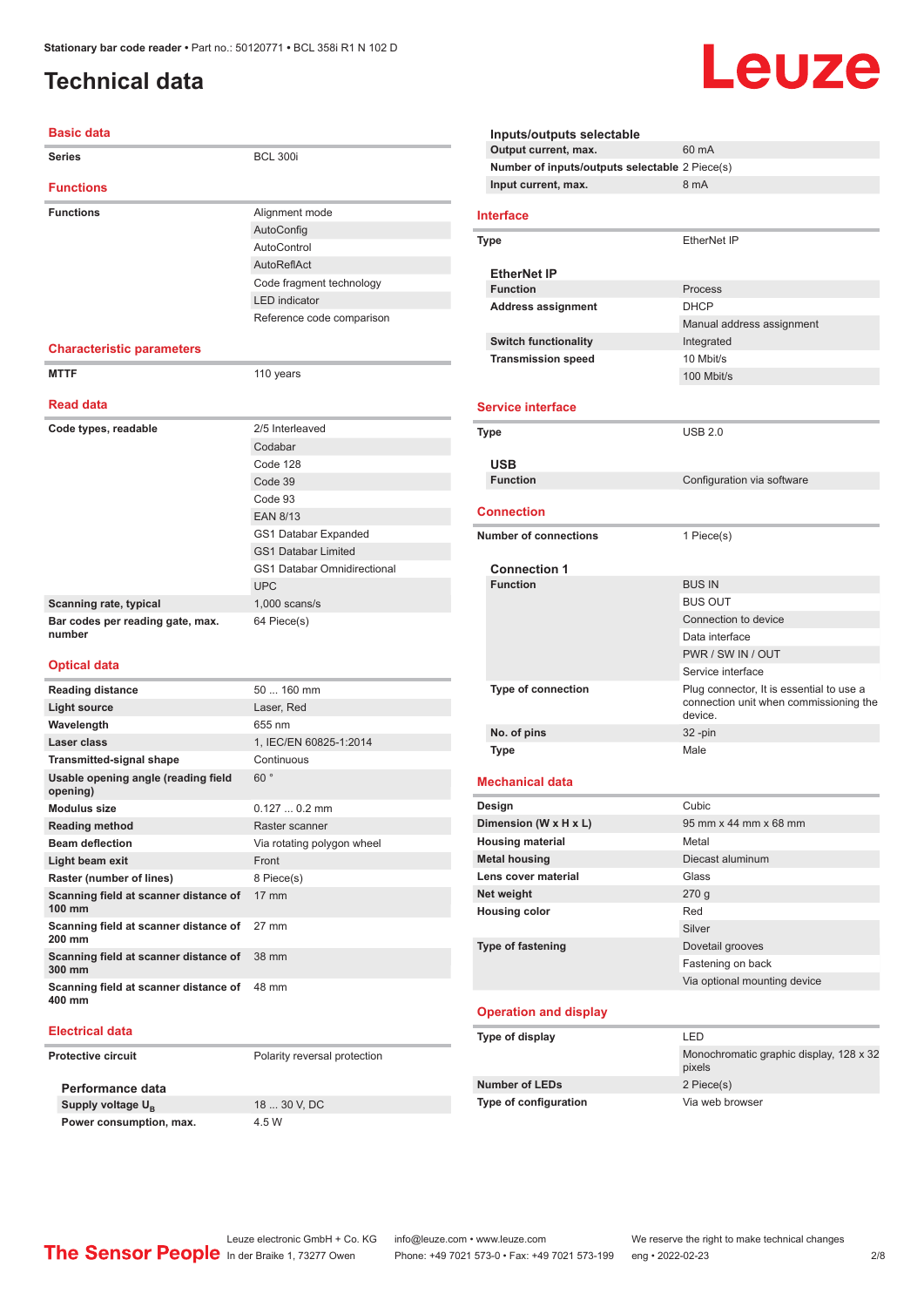### <span id="page-2-0"></span>**Technical data**

# Leuze

#### **Environmental data**

| Ambient temperature, operation     | $0 \dots 40$ °C |
|------------------------------------|-----------------|
| Ambient temperature, storage       | $-2070 °C$      |
| Relative humidity (non-condensing) | $090\%$         |

#### **Certifications**

| Degree of protection                                               | IP 65                    |
|--------------------------------------------------------------------|--------------------------|
| <b>Protection class</b>                                            | $\mathbf{III}$           |
| <b>Certifications</b>                                              | c UL US                  |
| Test procedure for EMC in accordance EN 55022                      |                          |
| with standard                                                      | EN 61000-4-2, -3, -4, -6 |
| Test procedure for shock in<br>accordance with standard            | IEC 60068-2-27, test Ea  |
| Test procedure for continuous shock<br>in accordance with standard | IEC 60068-2-29, test Eb  |
| Test procedure for vibration in<br>accordance with standard        | IEC 60068-2-6, test Fc   |

#### **Classification**

| <b>Customs tariff number</b> | 84719000 |
|------------------------------|----------|
| <b>ECLASS 5.1.4</b>          | 27280102 |
| <b>ECLASS 8.0</b>            | 27280102 |
| <b>ECLASS 9.0</b>            | 27280102 |
| ECLASS 10.0                  | 27280102 |
| <b>ECLASS 11.0</b>           | 27280102 |
| ECLASS 12.0                  | 27280102 |
| <b>ETIM 5.0</b>              | EC002550 |
| <b>ETIM 6.0</b>              | EC002550 |
| <b>ETIM 7.0</b>              | EC002550 |
|                              |          |

### **Dimensioned drawings**

All dimensions in millimeters





A Optical axis

B M4 thread (5 deep)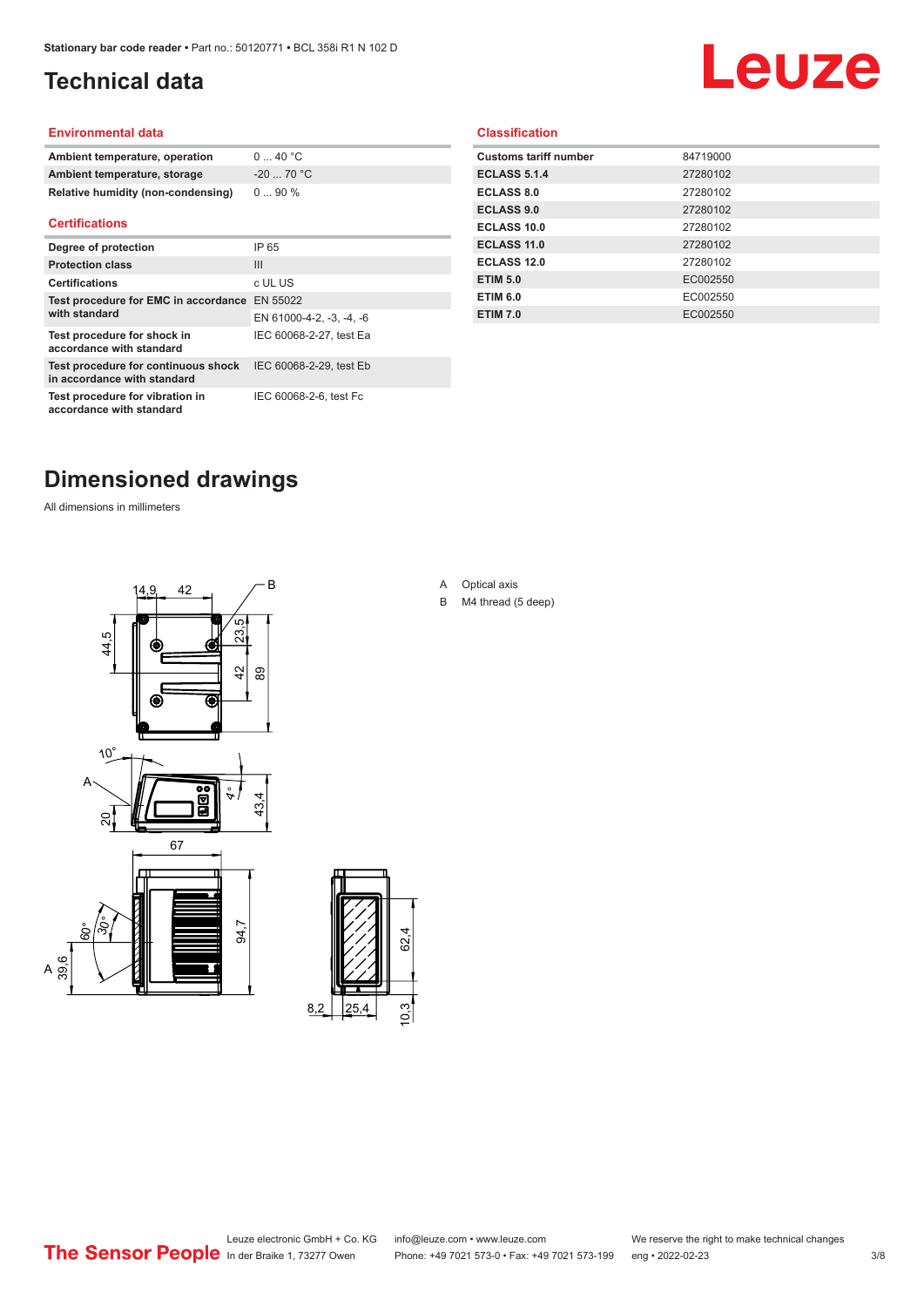#### <span id="page-3-0"></span>**Electrical connection**

## Leuze

#### **Connection 1**

| <b>Function</b>    | <b>BUS IN</b>                                                              |
|--------------------|----------------------------------------------------------------------------|
|                    | <b>BUS OUT</b>                                                             |
|                    | Connection to device                                                       |
|                    | Data interface                                                             |
|                    | PWR / SW IN / OUT                                                          |
|                    | Service interface                                                          |
| Type of connection | Plug connector                                                             |
| Type of connection | It is essential to use a connection unit when<br>commissioning the device. |
| No. of pins        | $32 - pin$                                                                 |
| <b>Type</b>        | Male                                                                       |

#### **Diagrams**

#### Reading field curve



x Reading field distance [mm]

y Reading field width [mm]

## **Operation and display**

| <b>LED</b> |  | <b>Display</b>                        | <b>Meaning</b>                  |
|------------|--|---------------------------------------|---------------------------------|
| <b>PWR</b> |  | Green, flashing                       | Device ok, initialization phase |
|            |  | Green, continuous light               | Device OK                       |
|            |  | Green, briefly off - on               | Reading successful              |
|            |  | green, briefly off - briefly red - on | Reading not successful          |
|            |  | Orange, continuous light              | Service mode                    |
|            |  |                                       |                                 |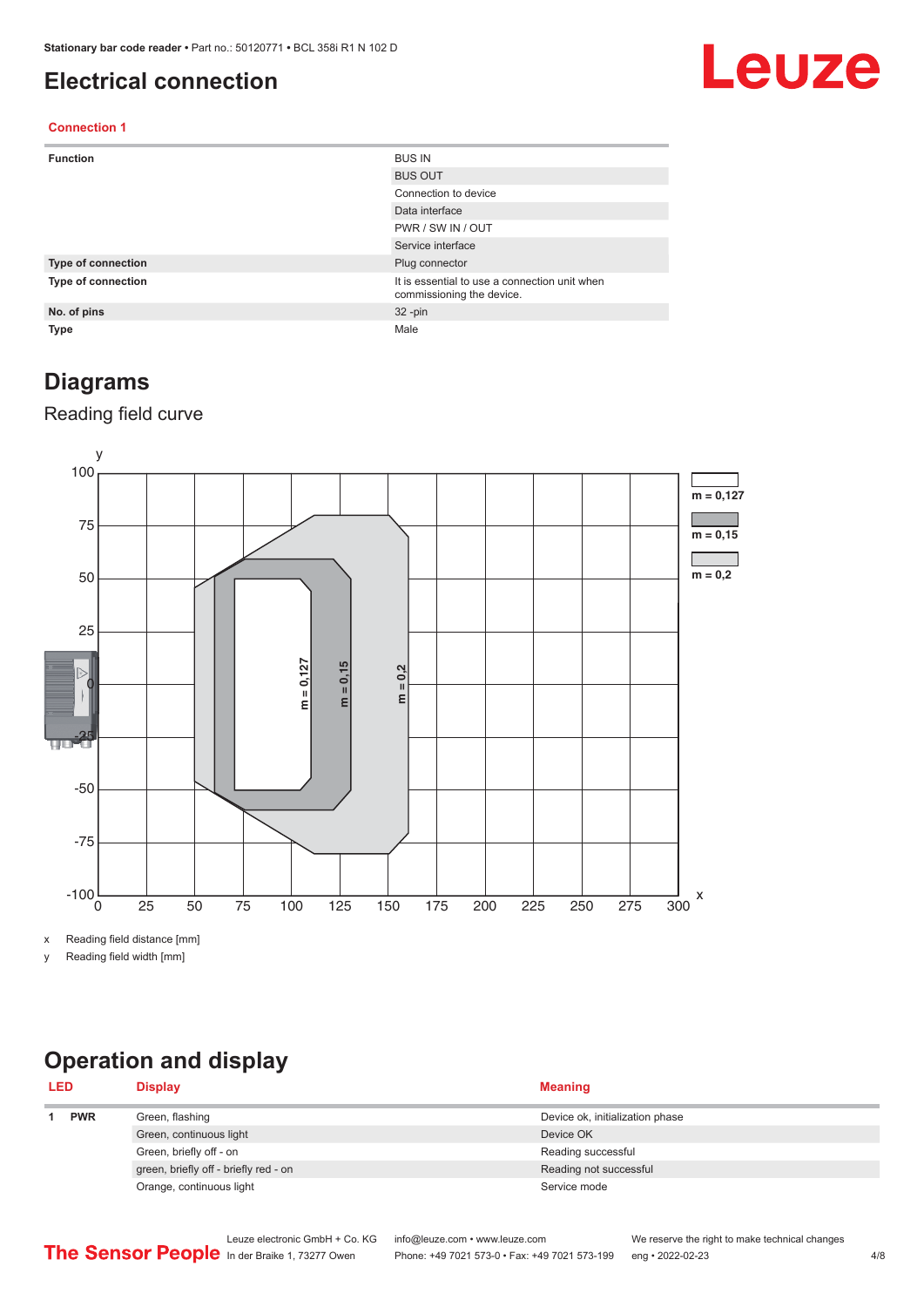#### **Operation and display**

#### <span id="page-4-0"></span>Leuze **LED Display Meaning 1 PWR** Red, flashing **Device OK, warning set** Device OK, warning set Red, continuous light Error, device error **2 NET** Green, flashing **Initialization** Initialization Green, continuous light Bus operation of Bus operation of Bus operation of Bus operation of

#### **Part number code**

Part designation: **BCL XXXX YYZ AAA BB CCCC**

| <b>BCL</b>  | <b>Operating principle</b><br>BCL: bar code reader                                                                                                                                                                                       |
|-------------|------------------------------------------------------------------------------------------------------------------------------------------------------------------------------------------------------------------------------------------|
| <b>XXXX</b> | Series/interface (integrated fieldbus technology)<br>300i: RS 232 / RS 422 (stand-alone)<br>301i: RS 485 (multiNet slave)<br>304i: PROFIBUS DP<br>308i: EtherNet TCP/IP, UDP<br>338i: EtherCAT<br>348i: PROFINET RT<br>358i: EtherNet/IP |
| YY          | <b>Scanning principle</b><br>S: line scanner (single line)<br>R1: line scanner (raster)<br>O: oscillating-mirror scanner (oscillating mirror)                                                                                            |
| z           | <b>Optics</b><br>N: High Density (close)<br>M: Medium Density (medium distance)<br>F: Low Density (remote)<br>L: Long Range (very large distances)<br>J: ink-jet (depending on the application)                                          |
| <b>AAA</b>  | <b>Beam exit</b><br>100: lateral<br>102: front                                                                                                                                                                                           |
| <b>BB</b>   | <b>Special equipment</b><br>D: With display<br>H: With heating<br>DH: optionally with display and heating<br>P: plastic exit window                                                                                                      |
| <b>CCCC</b> | <b>Functions</b><br>F007: optimized process data structure                                                                                                                                                                               |
| $M = 4.4$   |                                                                                                                                                                                                                                          |

Red, flashing Communication error communication error communication error communication error

Red, continuous light Bus error

| <b>Note</b>                                                                                  |
|----------------------------------------------------------------------------------------------|
| ∜ A list with all available device types can be found on the Leuze website at www.leuze.com. |

#### **Notes**

| Observe intended use!                                                                                                                                                                                                      |
|----------------------------------------------------------------------------------------------------------------------------------------------------------------------------------------------------------------------------|
| $\%$ This product is not a safety sensor and is not intended as personnel protection.<br>↓ The product may only be put into operation by competent persons.<br>♦ Only use the product in accordance with its intended use. |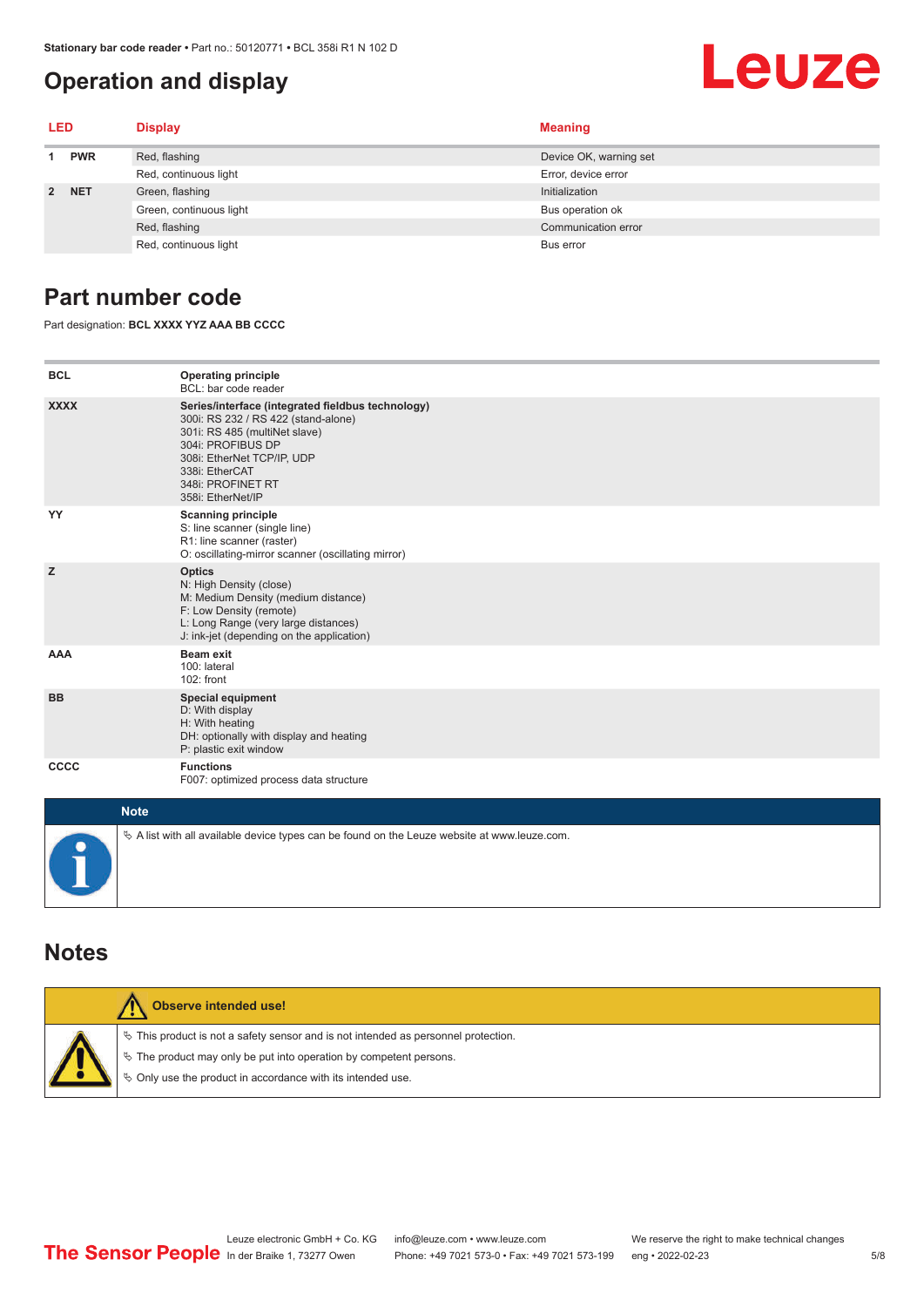#### <span id="page-5-0"></span>**Notes**

|   | <b>ATTENTION! LASER RADIATION - CLASS 1 LASER PRODUCT</b>                                                                                                                                                                                                  |
|---|------------------------------------------------------------------------------------------------------------------------------------------------------------------------------------------------------------------------------------------------------------|
|   | The device satisfies the requirements of IEC/EN 60825-1:2014 safety regulations for a product of laser class 1 and complies with 21 CFR 1040.10 except<br>for conformance with IEC 60825-1 Ed. 3., as described in Laser Notice No. 56, dated May 8, 2019. |
| 纂 | $\&$ Observe the applicable statutory and local laser protection regulations.                                                                                                                                                                              |
|   | $\%$ The device must not be tampered with and must not be changed in any way.<br>There are no user-serviceable parts inside the device.<br>Repairs must only be performed by Leuze electronic GmbH + Co. KG.                                               |

#### **Accessories**

#### Connection technology - Connection cables

|   |   | Part no. | <b>Designation</b>             | <b>Article</b>   | <b>Description</b>                                                                                                                                                                            |
|---|---|----------|--------------------------------|------------------|-----------------------------------------------------------------------------------------------------------------------------------------------------------------------------------------------|
| ≝ | W | 50132079 | KD U-M12-5A-V1-<br>050         | Connection cable | Connection 1: Connector, M12, Axial, Female, A-coded, 5-pin<br>Connection 2: Open end<br>Shielded: No<br>Cable length: 5,000 mm<br>Sheathing material: PVC                                    |
|   |   | 50135074 | <b>KS ET-M12-4A-P7-</b><br>050 | Connection cable | Suitable for interface: Ethernet<br>Connection 1: Connector, M12, Axial, Male, D-coded, 4-pin<br>Connection 2: Open end<br>Shielded: Yes<br>Cable length: 5,000 mm<br>Sheathing material: PUR |

### Connection technology - Interconnection cables

|   |        | Part no. | <b>Designation</b>                     | <b>Article</b>        | <b>Description</b>                                                                                                                                                                                                               |
|---|--------|----------|----------------------------------------|-----------------------|----------------------------------------------------------------------------------------------------------------------------------------------------------------------------------------------------------------------------------|
| ₩ | e      | 50117011 | <b>KB USB A - USB</b><br>miniB         | Service line          | Suitable for interface: USB<br>Connection 1: USB<br>Connection 2: USB<br>Shielded: Yes<br>Cable length: 1,500 mm<br>Sheathing material: PVC                                                                                      |
|   |        | 50137078 | <b>KSS ET-M12-4A-</b><br>M12-4A-P7-050 | Interconnection cable | Suitable for interface: Ethernet<br>Connection 1: Connector, M12, Axial, Male, D-coded, 4-pin<br>Connection 2: Connector, M12, Axial, Male, D-coded, 4-pin<br>Shielded: Yes<br>Cable length: 5,000 mm<br>Sheathing material: PUR |
|   | Ù<br>U | 50135081 | <b>KSS ET-M12-4A-</b><br>RJ45-A-P7-050 | Interconnection cable | Suitable for interface: Ethernet<br>Connection 1: Connector, M12, Axial, Male, D-coded, 4-pin<br>Connection 2: RJ45<br>Shielded: Yes<br>Cable length: 5,000 mm<br>Sheathing material: PUR                                        |

Leuze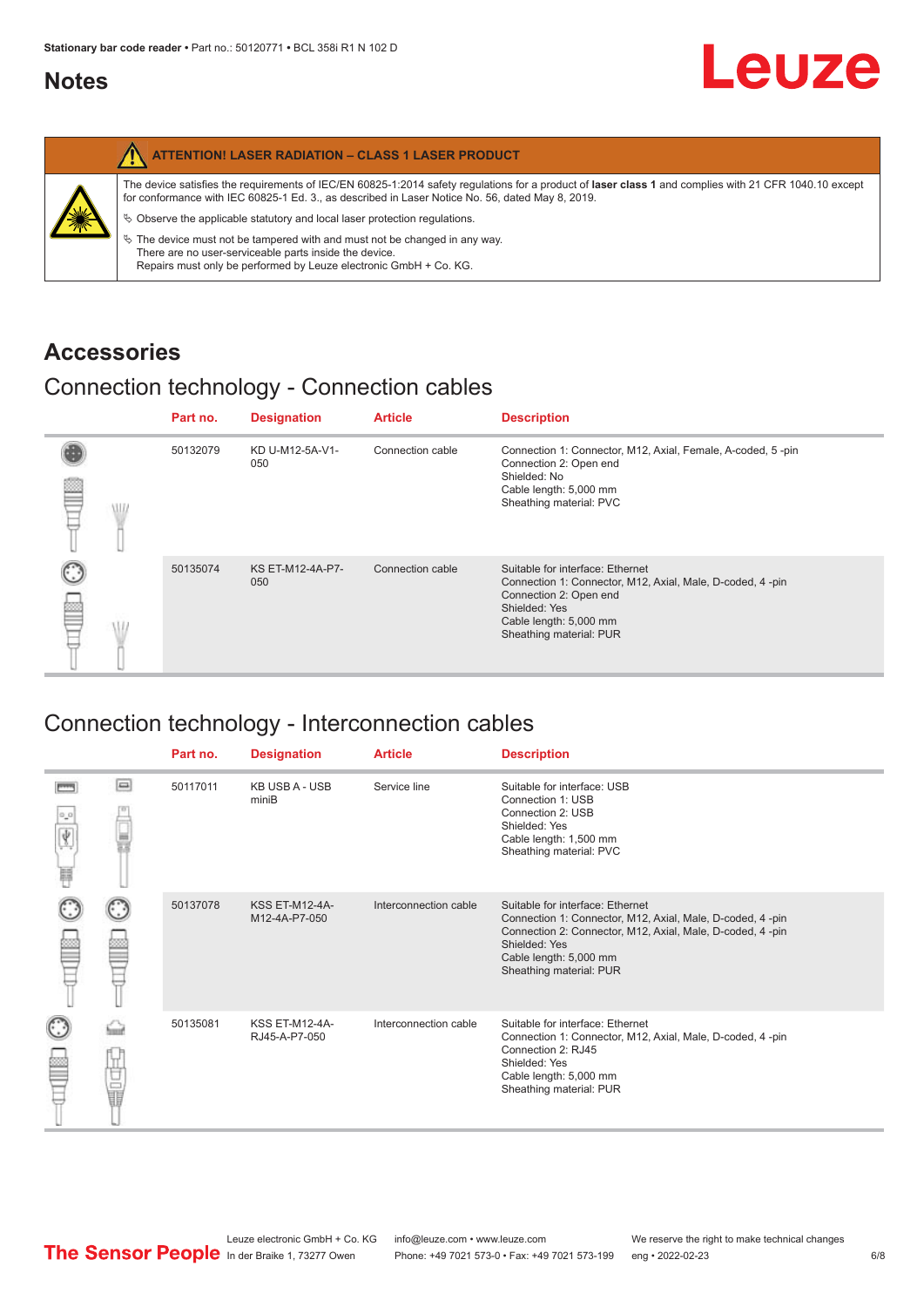## Leuze

#### **Accessories**

### Connection technology - Connection boxes

| Part no.   | <b>Designation</b> | <b>Article</b>  | <b>Description</b>                                                                                                               |
|------------|--------------------|-----------------|----------------------------------------------------------------------------------------------------------------------------------|
| 50120796 * | MK 358             | Connection unit | Suitable for: BCL 358i<br>Suitable for interface: EtherNet IP<br>Number of connections: 4 Piece(s)<br>Connection: Terminal       |
| 50120797 * | <b>MS 358</b>      | Connection unit | Suitable for: BCL 358i<br>Suitable for interface: EtherNet IP<br>Number of connections: 4 Piece(s)<br>Connection: Connector, M12 |

\* Necessary accessories, please order separately

#### Mounting technology - Mounting brackets

|     | Part no. | <b>Designation</b> | <b>Article</b>  | <b>Description</b>                                                                                                                                                                            |
|-----|----------|--------------------|-----------------|-----------------------------------------------------------------------------------------------------------------------------------------------------------------------------------------------|
| C.V | 50121433 | BT 300 W           | Mounting device | Design of mounting device: Angle, L-shape<br>Fastening, at system: Through-hole mounting<br>Mounting bracket, at device: Screw type<br>Type of mounting device: Adjustable<br>Material: Metal |

#### Mounting technology - Rod mounts

| Part no. | <b>Designation</b> | <b>Article</b>  | <b>Description</b>                                                                                                                                                                                                                                                |
|----------|--------------------|-----------------|-------------------------------------------------------------------------------------------------------------------------------------------------------------------------------------------------------------------------------------------------------------------|
| 50121435 | BT 56 - 1          | Mounting device | Functions: Static applications<br>Design of mounting device: Mounting system<br>Fastening, at system: For 12 mm rod, For 14 mm rod, For 16 mm rod<br>Mounting bracket, at device: Clampable<br>Material: Metal<br>Tightening torque of the clamping jaws: $8 N·m$ |

#### Mounting technology - Other

| Part no. | <b>Designation</b> | <b>Article</b>  | <b>Description</b>                                                                                                                                 |
|----------|--------------------|-----------------|----------------------------------------------------------------------------------------------------------------------------------------------------|
| 50124941 | <b>BTU 0300M-W</b> | Mounting device | Fastening, at system: Through-hole mounting<br>Mounting bracket, at device: Clampable, Groove mounting, Suited for M4<br>screws<br>Material: Metal |